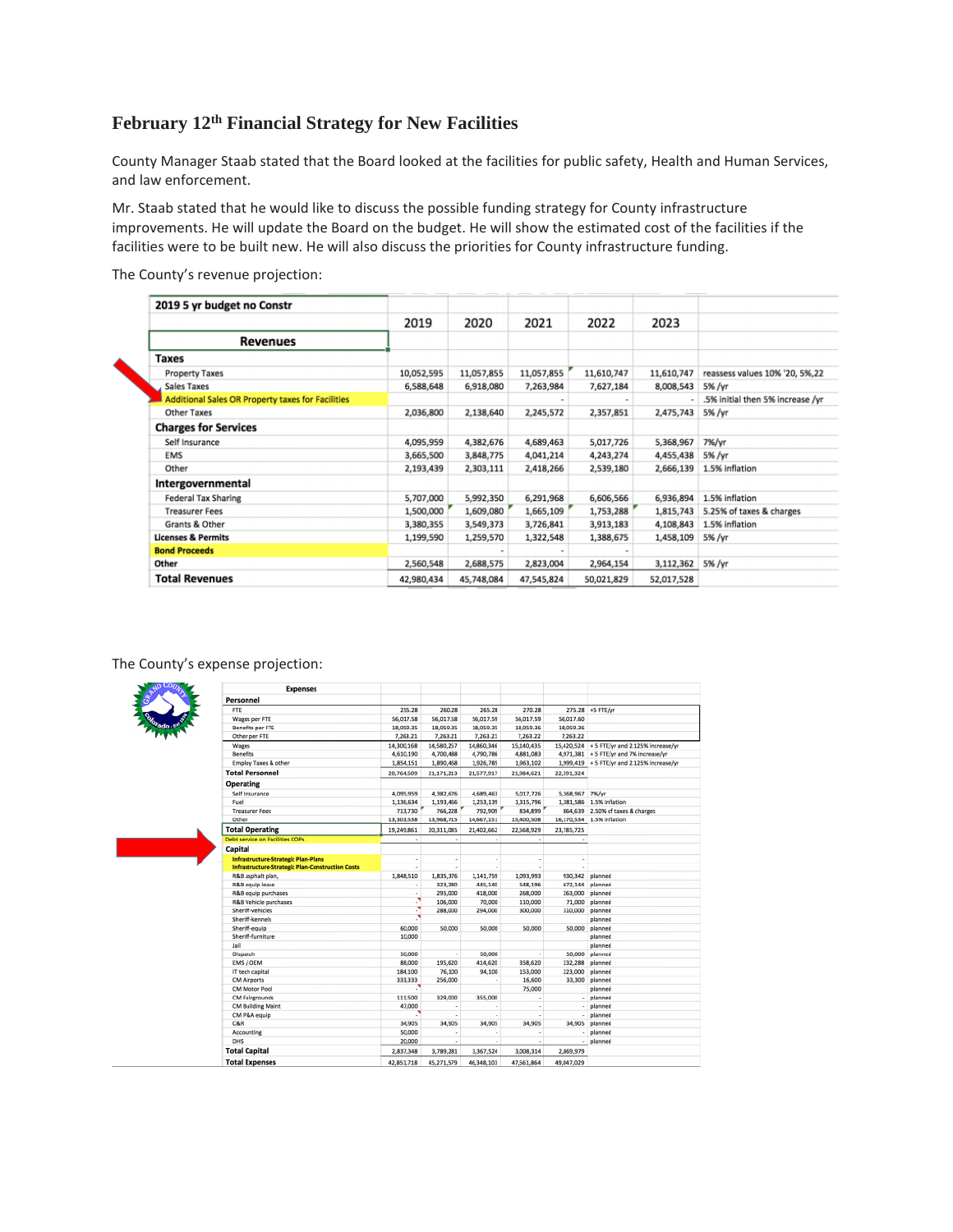## Grand County 5 Year Budget

|                        | 2019      | 2020 | 2021 | 2022 | 2023 |
|------------------------|-----------|------|------|------|------|
| <b>Taxes</b>           | 18.7      | 20.1 | 20.6 | 21.6 | 22.1 |
| Charge for Service     | 10.0      | 10.5 | 11.1 | 11.8 | 12.5 |
| Inter-governmental     | 10.6      | 12.3 | 12.8 | 13.4 | 14.0 |
| Other                  | 3.7       | 3.9  | 4.0  | 4.2  | 4.4  |
| <b>Total Revenue</b>   | 43.0      | 45.8 | 47.5 | 50.0 | 52.0 |
|                        |           |      |      |      |      |
|                        | 2019      | 2020 | 2021 | 2022 | 2023 |
| Personnel              | 20.8      | 21.2 | 21.6 | 22.0 | 22.4 |
| Operations             | 19.2      | 20.3 | 21.5 | 22.5 | 23.9 |
| Capital                | 2.9       | 3.8  | 3.2  | 3.0  | 2.7  |
|                        |           |      |      |      |      |
| Total                  |           |      |      |      |      |
| Expenditures           | 42.9      | 45.3 | 46.3 | 47.5 | 49.0 |
|                        |           |      |      |      |      |
|                        | 2019      | 2020 | 2021 | 2022 | 2023 |
| Revenues               | 43.0      | 45.8 | 47.5 | 50.0 | 52.0 |
| Expenditures           | 42.9      | 45.3 | 46.3 | 47.5 | 49.0 |
| Surplus/               |           |      |      |      |      |
| (Deficit)              | $\cdot$ 1 | .5   | 1.2  | 2.5  | 3.0  |
| Projected Fund Balance | 24.1      | 24.6 | 25.8 | 28.3 | 31.3 |

## Surplus/Deficit without construction

| YEAR              | 2019    | 2020 | 2021 | 2022                                  | 2023 |
|-------------------|---------|------|------|---------------------------------------|------|
| Surplus/(Deficit) | 128,716 |      |      | 476,505 1,197,722 2,459,965 2,970,499 |      |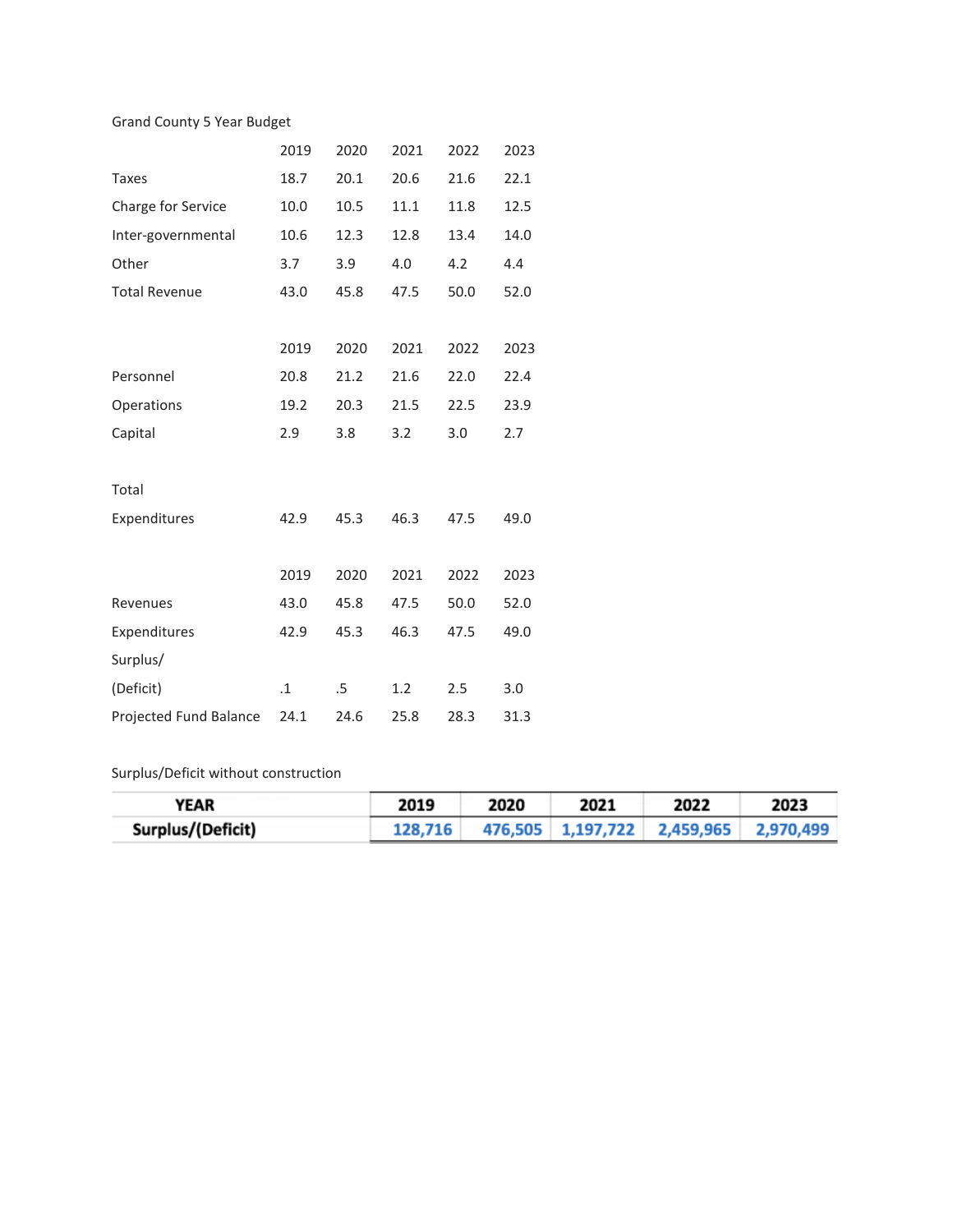#### Facility Costs: EMS

|        | Projected Sq-Ft | Cost @\$500/ft |
|--------|-----------------|----------------|
| Granby | 23,900          | \$11,950,000   |
| Fraser | 6,400           | 3,200,000      |
| Totals | 30,300          | \$15,150,000   |

## EMS Funding Strategy:

Building plans @ 8% of cost to be paid from Fund Balance Issue Certificates of Participation (COP's) for construction Debt payments to be budgeted from current resources Facility Design 2019 18 month construction period starting in 2020

### Public Safety Facility

|                       | Projected (ft.sq) | Cost/ft.sq.  |
|-----------------------|-------------------|--------------|
| Sheriff Office        | 19,600            | \$9,800,000  |
| Jail                  | 20,000            | 10,000,000   |
| <b>Sheriff Garage</b> | 4.400             | 2,200,000    |
| Parking, tunnel, demo |                   | 10,750,000   |
| Totals                | 44,000            | \$32,750,000 |

## Public Safety Facility funding strategy:

2020 Ballot issue to raise revenue from sales or property taxes Building plans @ 8% of cost to be paid from Fund Balance Issue Certificates of Participation (COP's) for construction Debt payments to be budgeted from new resources Facility Design in 2020 18 month construction period starting in 2021

### Facility Costs: Health and Human Services (HHS)

|                      | Projected (ft.sq) | Cost @\$500/sq-ft |
|----------------------|-------------------|-------------------|
| Social Services      | 7.000             | \$3,500,000       |
| <b>Public Health</b> | 6.500             | \$3,250,000       |
| <b>Totals</b>        | 13,500            | \$6,750,000       |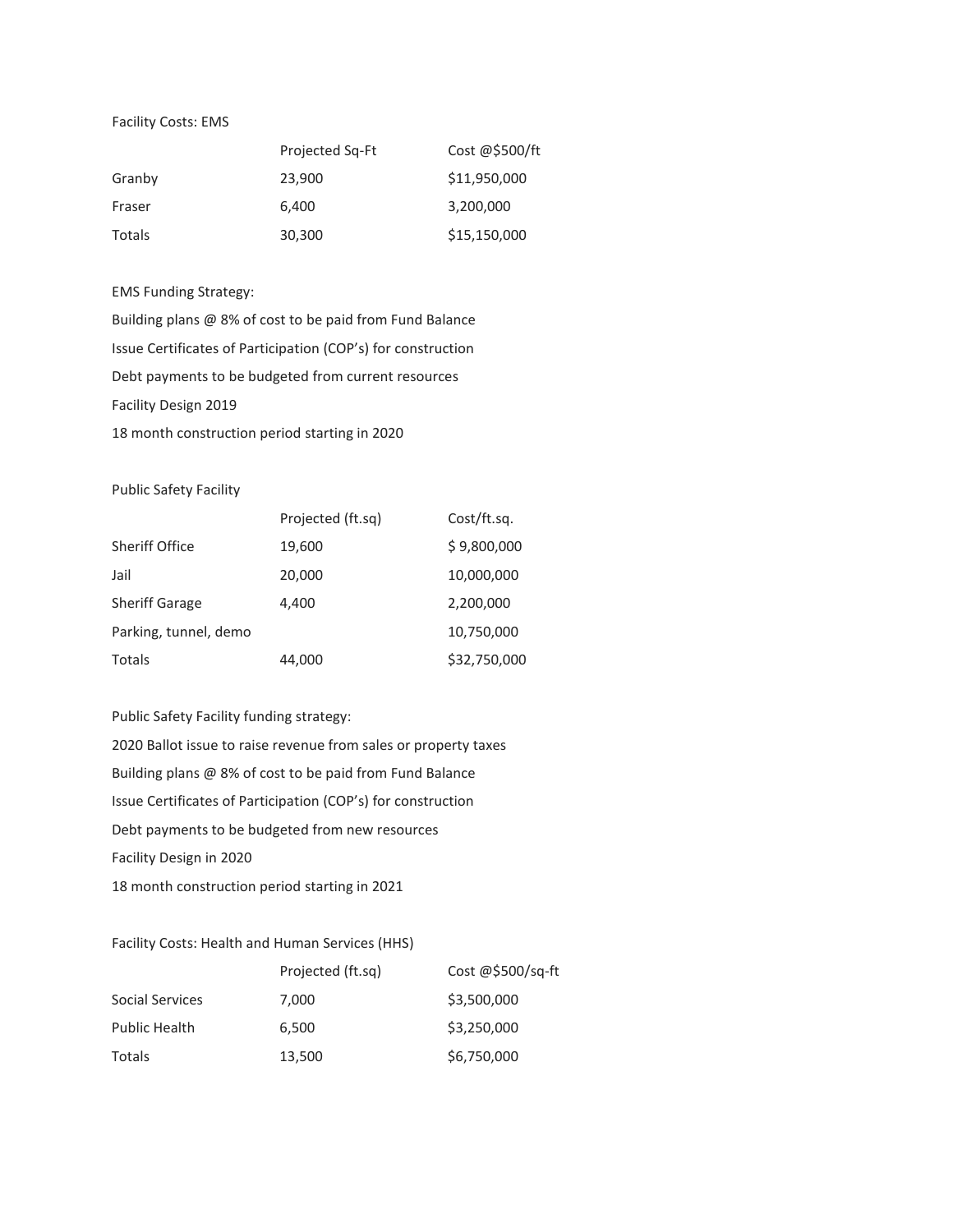HHS funding strategy: 2020 Ballot issue to raise revenue from sales or property taxes Building plans @8% of cost to be paid from Fund Balance Issue Certificates of Participation (COP's) for construction Debt payments to be budgeted from new resources Facility Design 2021 18 month construction period starting in 2022

Mr. Staab stated that 3 mills for a \$300,000 house in Grand County would raise a taxpayers taxes \$62.40 per year.

New facility funding effects added:

|                              | 2019  | 2020 | 2021 | 2022   | 2023 |
|------------------------------|-------|------|------|--------|------|
| <b>Std Revenue</b>           | 43.0  | 45.8 | 47.7 | 50.2   | 52.2 |
| New Revenue                  |       |      | 2.8  | 2.9    | 3.1  |
| <b>Bond Proceeds</b>         |       | 13.9 | 30.1 | 6.2    |      |
| <b>Total Revenue</b>         | 43.0  | 59.7 | 80.6 | 59.3   | 55.3 |
|                              |       |      |      |        |      |
|                              | 2019  | 2020 | 2021 | 2022   | 2023 |
| Personnel                    | 20.8  | 21.2 | 21.6 | 22.0   | 22.4 |
| Operations                   | 19.2  | 20.3 | 21.5 | 22.6   | 23.9 |
| <b>Std Capital</b>           | 2.8   | 3.8  | 3.4  | 3.0    | 2.9  |
| <b>Facility Plans</b>        | 1.2   | 2.6  | .5   |        |      |
| <b>Facility Construction</b> |       | 7.0  | 22.0 | 18.2   | 3.1  |
| Debt Service                 |       | 1.0  | 3.1  | 3.5    | 3.5  |
| <b>Total Expenditures</b>    | 44.0  | 55.9 | 72.1 | 69.3   | 55.8 |
|                              |       |      |      |        |      |
|                              | 2019  | 2020 | 2021 | 2022   | 2023 |
| Revenues                     | 43.0  | 59.7 | 80.6 | 59.3   | 55.3 |
| Expenditures                 | 44.1  | 55.8 | 72.1 | 69.3   | 55.7 |
| Surplus/                     |       |      |      |        |      |
| (Deficit)                    | (1.1) | 3.8  | 8.5  | (10.0) | (.5) |
| Projected Fund Balance       | 22.9  | 26.7 | 35.2 | 25.2   | 24.7 |